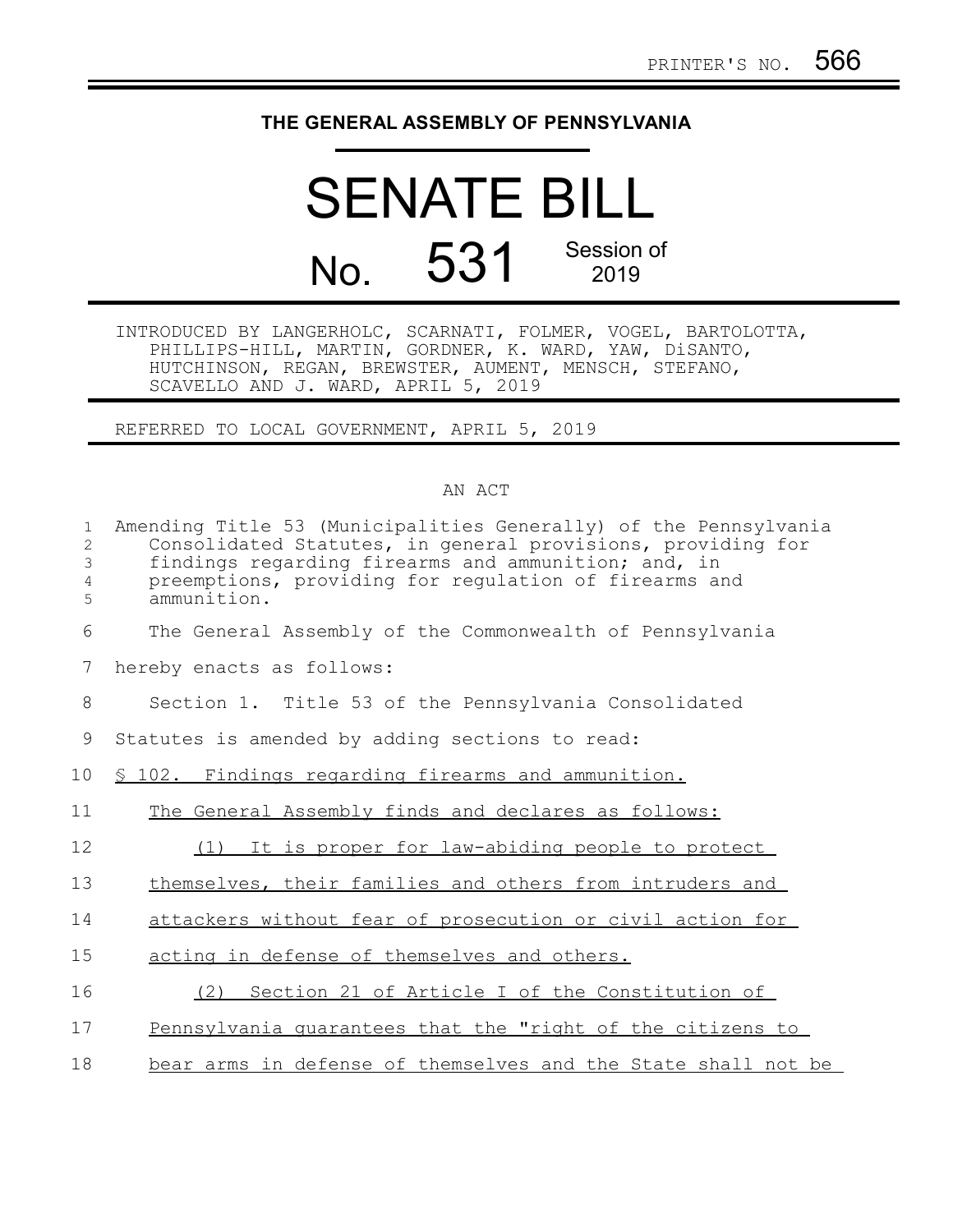1 questioned."

| Commonwealth law currently limits regulation of<br>(3)        |
|---------------------------------------------------------------|
| firearms, ammunition and ammunition components by political   |
| subdivisions in order to further the right quaranteed by      |
| section 21 of Article I of the Constitution of Pennsylvania.  |
| (4)<br>Unlawful regulation of firearms, ammunition and        |
| ammunition components by political subdivisions and the       |
| threat of citation, prosecution or other legal process posed  |
| by unlawful requlation interfere with this right.             |
| This interference with the right quaranteed by<br>(5)         |
| section 21 of Article I of the Constitution of Pennsylvania   |
| unduly inhibits law-abiding people from protecting            |
| themselves, their families and others from intruders and      |
| attackers and from other legitimate uses of constitutionally  |
| protected arms, including hunting and sporting activities.    |
| § 306. Requlation of firearms and ammunition.                 |
| (a) Preemption.--                                             |
| The General Assembly has always intended and<br>(1)           |
| continues to intend to occupy the entire field of requlation  |
| of firearms, ammunition, firearms components and ammunition   |
| components in this Commonwealth, including the purchase,      |
| sale, transfer, taxation, manufacture, ownership, possession, |
| transportation and reporting of loss or theft of firearms,    |
| ammunition, firearms components and ammunition components in  |
| this Commonwealth, to the exclusion of an existing or future  |
| ordinance, requlation, rule or other directive adopted by a   |
| political subdivision. The Commonwealth by this section       |
| preempts and supersedes any local requlation by a political   |
| subdivision of firearms, ammunition, firearms components or   |
| ammunition components in this Commonwealth, and any such      |
|                                                               |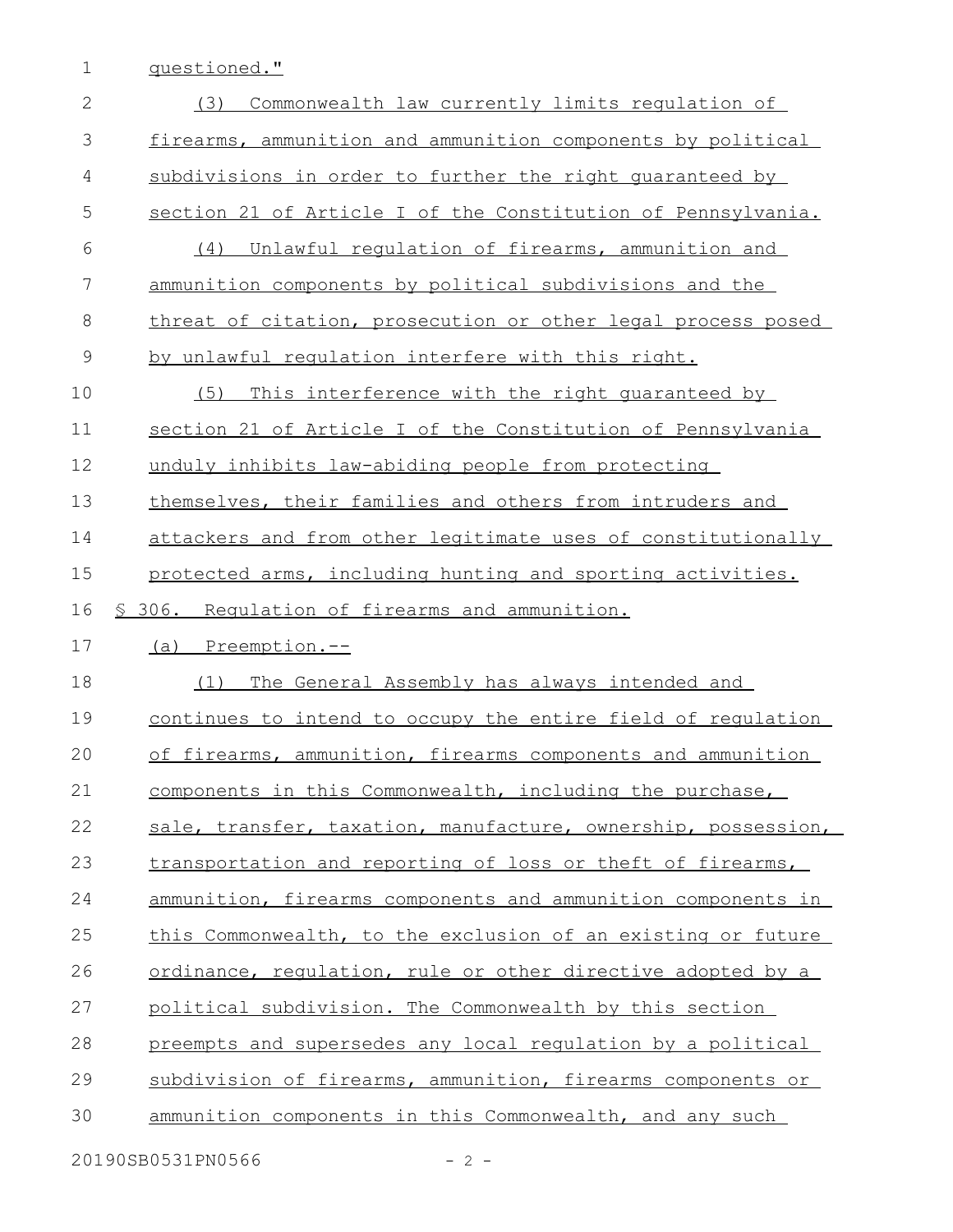| $\mathbf 1$ | local regulation is declared null and void.                      |
|-------------|------------------------------------------------------------------|
| 2           | The provisions of section 2962(q) (relating to<br>(2)            |
| 3           | limitation on municipal powers) and 18 Pa.C.S. § 6120(a)         |
| 4           | <u>(relating to limitation on the regulation of firearms and</u> |
| 5           | ammunition) shall preempt and supersede a local ordinance,       |
| 6           | resolution, regulation, rule, practice or other action           |
| 7           | insofar as the local ordinance, resolution, requlation, rule,    |
| 8           | practice or other action is inconsistent with the provisions     |
| $\mathsf 9$ | of section 2962(q) or 18 Pa.C.S. § 6120(a).                      |
| 10          | (b) Relief.--The following shall apply:                          |
| 11          | (1) A person adversely affected by any manner of                 |
| 12          | ordinance, resolution, rule, practice or other action            |
| 13          | promulgated or enforced by a county or municipality in           |
| 14          | $violation of section 2962(q) or 18 Pa.C.S. $6120(a) may seek$   |
| 15          | declarative and injunctive relief and the actual damages         |
| 16          | attributable to the violation in an appropriate court.           |
| 17          | (2)<br>The court shall award reasonable expenses to the          |
| 18          | person adversely affected if an action under paragraph (1)       |
| 19          | results in:                                                      |
| 20          | (i) a final determination by a court in favor of the             |
| 21          | person adversely affected; or                                    |
| 22          | (ii) rescission or repeal of the challenged manner               |
| 23          | of regulation or enforcement after suit has been filed           |
| 24          | under paragraph (1) but prior to a final determination by        |
| 25          | a court.                                                         |
| 26          | (c) Definitions.--As used in this section, the following         |
| 27          | words and phrases shall have the meanings given to them in this  |
| 28          | subsection unless the context clearly indicates otherwise:       |
| 29          | "Person adversely affected." Any of the following:               |
| 30          | A person who has standing under the laws of this<br>(1)          |
|             |                                                                  |

20190SB0531PN0566 - 3 -